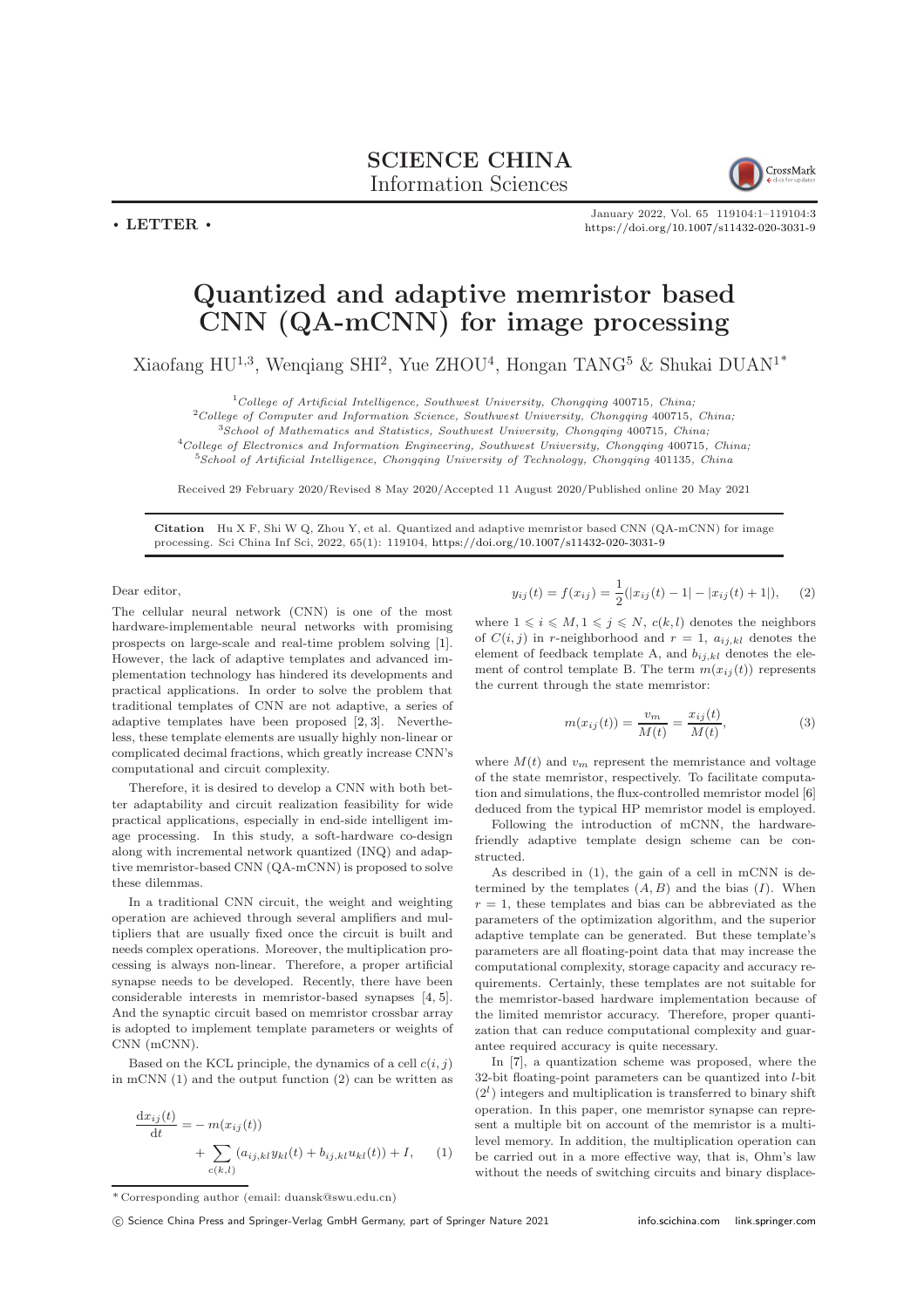<span id="page-1-1"></span>

Figure 1 (Color online) (a) Framework of the proposed INQ, (b) quantization order determined by pre-pruning strategy, (c) quantization process.

ment operations, saving resource consumption and improving real-time performance.

The original logic shift can be omitted and the quantization formula can be got:

$$
\bar{z} = \begin{cases}\n\text{sgn}(z) \times 2^b, & \text{abs}(z) \geq 2^b, \\
\text{sgn}(z) \times \text{abs}(\lceil z \rceil), & b < z < a, \\
0, & \text{abs}(z) < 2^{a-1},\n\end{cases} \tag{4}
$$

where  $z$  and  $\bar{z}$  denote the generated template parameters from mPSO algorithm and the corresponding quantized template parameters, respectively.  $abs([z])$  represents the absolute value after rounding up z. The non-zero elements (z) are constrained in the range of  $[2^a, 2^b]$  and  $[-2^b, -2^a]$ , where  $b$  and  $a$  are upper/lower boundaries in the processes of quantization. And  $b - a$  denotes the expected bit-width of the quantization.

The pure quantization process may, however, cause large accuracy loss and even lead to distortion of template properties. As shown in Figure  $1(a)$  $1(a)$ , in order to reduce the accuracy loss and save the computation complexity. The concept of INQ for mCNN is adopted. This scheme uses pre-pruning strategy to partition weights in pre-trained templates. To be specific, the parameters with bigger values mean more important and will be quantized prior [\[8\]](#page-2-7), while the parameters with smaller values will remain to be retrained. In Figure [1\(](#page-1-1)b), an edge extraction template can be divided into 4 parts (quantization steps).

Subsequently, the process of INQ is executed as Figure [1\(](#page-1-1)c). The yellow rectangles represent the weights to be retrained, the dark blue rectangles represent the weights to be quantized, and the light blue rectangles denote quantized weights. The first to the fifth column respectively denote the full-precision model of templates, the results after one-step, the second and the third quantization, and the final quantized result which can be called the low-precision model, also.

In addition, to further improve the accuracy and robustness of the proposed scheme, the non-linear template can be utilized as a compensation strategy. By considering the difficulty in hardware implementation of the non-linear functions, this paper uses multilayer linear templates to implement the non-linear template based on the Turing complete

of the CNN [\[9\]](#page-2-8). Supposing there are S layers of QA-mCNN templates, S can be controlled as a hyper-parameter to prevent over-fitting and improve real-time performance. If N denotes the iteration numbers of quantization per linear template, the framework of multilayer linear templates QAmCNN can be illustrated as

$$
y_{ij(n)} = Y(u_{ij(n)}, y_{ij(n-1)}, A_{ij(n)}, B_{ij(n)}, I_{ij(n)}), 1 \le n \le S,
$$
  
s.t.  $A_{ij(n)} \in \hat{A}_{ij}, B_{ij(n)} \in \hat{B}_{ij} \in B_{ij}, I_{ij(n)} \in \hat{I}_{ij},$  (5)

where Y represents the non-linear output function of mCNN in (1),  $A_{ij(n)}$ ,  $B_{ij(n)}$ , and  $I_{ij(n)}$  represent the feedback template, control template and current bias  $I$  in the *n*-th layer, respectively.  $\hat{A}_{ij}$  and  $\hat{B}_{ij}$  are two non-linear templates together with bias  $\hat{I}_{ij}$ . It should be noted that in the proposed QA-mCNN, each of the used template is a quantized linear template that functionally belongs to the non-linear templates  $\hat{A}_{ij(n)}$  and  $\hat{B}_{ij(n)}$ .

Conclusion. In summary, by using the hardware-friendly template design scheme INQ, low-precision still fairly accuracy quantized adaptive templates can be obtained. Then along with the realization scheme of the non-linear template with multilayer linear templates, QA-mCNN can integrate with the merits of low complexity, strong adaptability, high robustness and excellent performance.

Acknowledgements The work was supported by National Natural Science Foundation of China (Grant Nos. 61976246, 61601376), Natural Science Foundation of Chongqing (Grant No. cstc2020jcyj-msxm0016), National Key R&D Program of China (Grant No. 2018YFB1306604), China Postdoctoral Science Foundation Special Funded (Grant No. 2018T110937), Innovation Support Program for Chongqing Overseas Returnees (Grant No. cx2019126), and Zhejiang Provincial Key Lab of Equipment Electronics (Grant No. 2019E10009).

Supporting information Appendixes A–D. The supporting information is available online at <info.scichina.com> and [link.](link.springer.com) [springer.com.](link.springer.com) The supporting materials are published as submitted, without typesetting or editing. The responsibility for scientific accuracy and content remains entirely with the authors.

## <span id="page-1-0"></span>References

1 Leo M, Sousa L. A programmable cellular neural network circuit. In: Proceedings of the 17th Symposium on Inte